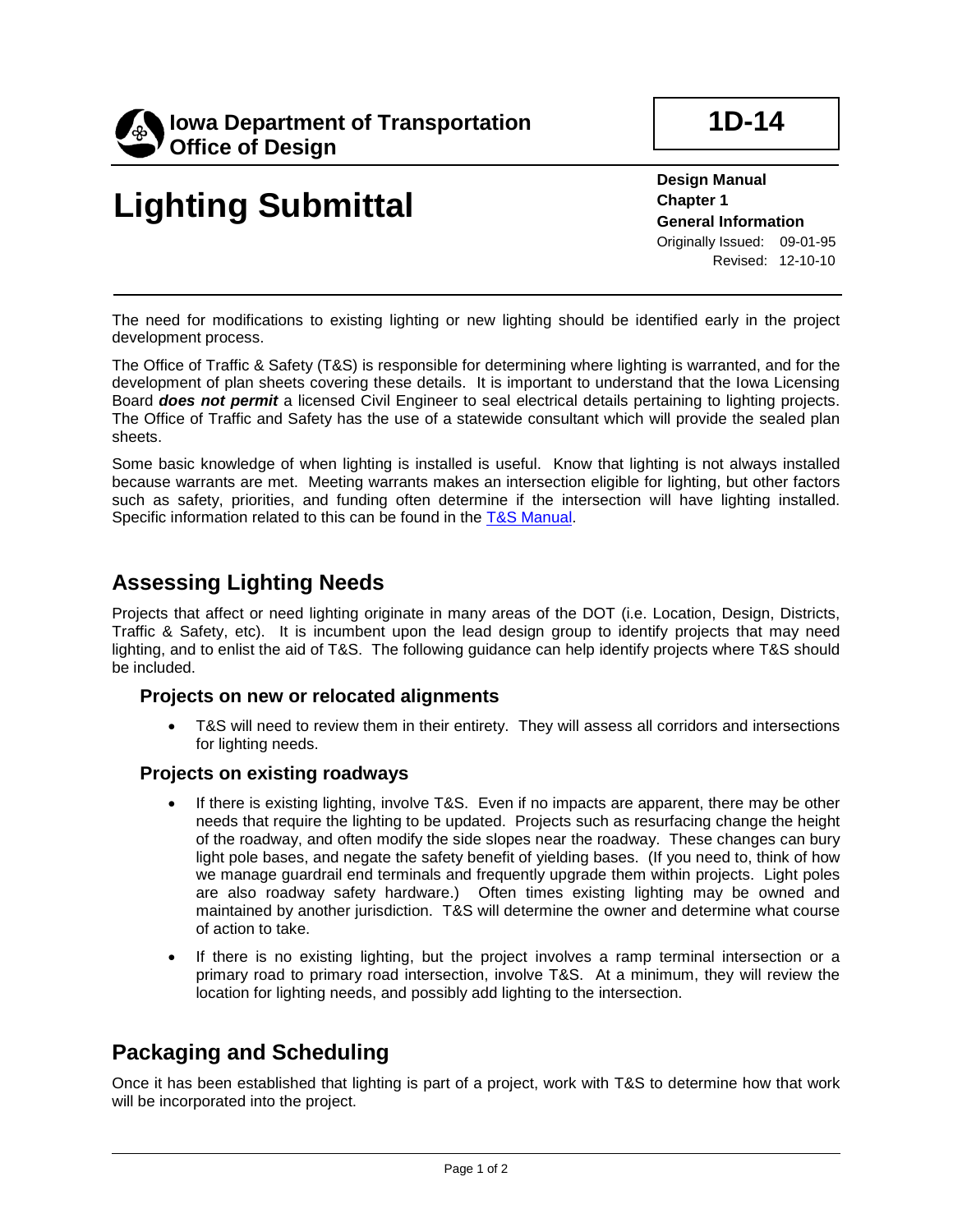Minor lighting work will most likely be included in the design plans. If so, add the event dates associated with this work to the development schedule to avoid issues near project turn-in. Also be sure to update your cost estimate to include provisions for this new type of work.

Significant projects will most likely be scheduled as a separate project. If this is the case, work again with T&S, and include the District staff. Determine if the design and lighting projects need to maintain the same construction schedule, and whether or not they need to be completed under a single contract (tied projects). If both project types need to maintain the same schedule (tied or not), ensure that any schedule changes are communicated to T&S. If the projects are to be tied, make sure this is noted in the development schedule.

### **How to Provide Notification**

If you have established that T&S should review a project, make a formal request to the State Traffic Engineer. Use the D-5 [Electronic Submittal shell](http://www.iowadot.gov/design/ShellLetters/DesignEvents/D5sub.doc) as a guideline. A set of D2 preliminary plans is the least amount of detail T&S can work with. Additionally, include current and forecast traffic data in the submittal.

A secondary notification can be found in the Project Scheduling System. Open to the project screen and select the appropriate toggle for the project. The 'Yes' toggle will identify the projects that have lighting needs in different reports produced from PSS.

|                                                                                                   | Design Update (V4111028) (View-Only)       |                                   |                                          |                    |                                                    |                                    |                                 |                        |                 | $\Box$                   |
|---------------------------------------------------------------------------------------------------|--------------------------------------------|-----------------------------------|------------------------------------------|--------------------|----------------------------------------------------|------------------------------------|---------------------------------|------------------------|-----------------|--------------------------|
| <b>Section Information</b>                                                                        |                                            |                                   |                                          |                    |                                                    |                                    |                                 |                        |                 |                          |
| PIN Number: 28-13-020-010-01<br>$\sigma$                                                          |                                            | <b>Project Type: Major</b>        |                                          |                    |                                                    | Corridor: US 20                    |                                 |                        |                 |                          |
|                                                                                                   |                                            | <b>Utility Status: Point 25</b>   |                                          |                    |                                                    | District: 3 Plan Study No:         |                                 |                        |                 |                          |
| <b>Project Number:</b>                                                                            |                                            | Old PIN No.: 98-13-010-1          |                                          |                    |                                                    | Project Manager: Richard Michaelis |                                 |                        |                 |                          |
|                                                                                                   |                                            |                                   |                                          |                    |                                                    |                                    | Section Manager: John R. Abrams |                        |                 |                          |
|                                                                                                   | County: Calhoun, Webster                   |                                   |                                          |                    |                                                    |                                    |                                 |                        |                 |                          |
| Project Group: Reconstruction<br>Route: US 20<br>Location: US 20 From Sac Co. Line E. To Ia. 4    |                                            |                                   |                                          |                    |                                                    |                                    |                                 |                        |                 |                          |
| <b>Segment</b>                                                                                    |                                            |                                   |                                          |                    |                                                    |                                    |                                 |                        |                 |                          |
| -Metric Project:                                                                                  | -Consultant:-                              | $-$ Lighting:-                    |                                          | Traffic Signals: - |                                                    | -Traffic Signs:-                   |                                 | -Railroad Involved:-   |                 | - Access Control:        |
| $G$ Yes $C$ No                                                                                    | $\cap$ Yes $\cap$ Nd                       | $C$ Yes                           | $C$ No                                   | Yes                | $G$ No                                             | $G$ Yes $G$ No                     |                                 | $C$ Yes                | $C$ No<br>G Yes | $C$ No                   |
| (Project Information)                                                                             |                                            |                                   |                                          |                    |                                                    |                                    |                                 |                        |                 |                          |
| Assigned to: Mark D. Masteller<br>Adv. Candidate:No<br>E<br>Project Number: NHSN-020-3(100)-2R-13 |                                            |                                   |                                          |                    |                                                    |                                    |                                 |                        |                 |                          |
| Loc. 1: From Co. Rd. N-33 E To Ia. 4                                                              |                                            |                                   |                                          |                    |                                                    |                                    |                                 |                        |                 |                          |
| Project Dir. No:                                                                                  |                                            |                                   |                                          |                    |                                                    |                                    |                                 |                        |                 |                          |
| Loc. $2:$<br>Traffic Handling: None                                                               |                                            |                                   |                                          |                    |                                                    |                                    |                                 |                        |                 |                          |
|                                                                                                   |                                            | $\overline{\mathbf{w}}$           |                                          |                    | Work Desc.: Erosion Control                        |                                    |                                 |                        |                 | Pavement Type            |
| Consultant:                                                                                       |                                            |                                   |                                          |                    |                                                    |                                    |                                 |                        |                 | Bridge Work              |
| Miles:                                                                                            | 6, 99                                      | $\overline{11}$ , $\overline{25}$ | Design Cost                              |                    | <b>Curr. Est. Cost: 1334</b>                       |                                    |                                 |                        | г               |                          |
|                                                                                                   | Kilometers:                                |                                   |                                          |                    | $(x \; $1000)$                                     |                                    |                                 |                        |                 | Specifications           |
| Segment                                                                                           | Section 3<br>Section 2<br><b>Section 1</b> | Mitgation                         | Section 5                                |                    |                                                    |                                    |                                 |                        |                 |                          |
|                                                                                                   | <b>Project Number</b>                      | <b>Status</b>                     | Assigned To                              |                    | <b>Type of Work</b>                                |                                    | Plan Turn-In                    | <b>Letting Date</b>    | Program Est     | <b>Develop Est</b><br>A۷ |
| Right Of Way                                                                                      | NHSN-020-3(94)--2R-13                      | Active                            | Sharon J. Dumdei                         |                    | Right Of Way                                       |                                    |                                 |                        | \$0             | \$2836                   |
| <b>Right Of Way</b>                                                                               | NHSN-020-3(95)--2R-13                      | Active                            | Frank L. Davis                           |                    | Right Of Way                                       |                                    |                                 |                        | \$2000          | \$2953                   |
| <b>Bridge</b>                                                                                     | NHSX-020-3(124)--3H-13                     | Deleted                           | Bridges and Structure Bridge New - Other |                    |                                                    |                                    | 11-06-2007                      | 01-16-2008             | \$0             | \$4369                   |
| <b>Bridge</b>                                                                                     | NHSX-020-3(97)--3H-13                      | Deleted                           |                                          |                    | Bridges and Structure RCB Culvert New - Single Box |                                    | 11-06-2007                      | 01-16-2008             | \$0             | \$4299                   |
| Culvert - 0210                                                                                    | NHSX-020-3(111)--3H-13                     | Active                            | William D. Tucker                        |                    | RCB Culvert New - Twin Box                         |                                    | 03-03-2009                      | 05-19-2009             | \$450           | \$450                    |
| Grading                                                                                           | NHSX-020-3(141)--3H-13                     | Active                            | John R. Abrams                           | Grading            |                                                    |                                    | 03-03-2009                      | 05-19-2009             | \$3444          | \$2316                   |
| Culvert - 0310                                                                                    | NHSX-020-3(159)--3H-13                     | Active                            | William D. Tucker                        |                    | RCB Culvert New - Single Box                       |                                    | 03-03-2009                      | 05-19-2009             | \$180           | \$180                    |
| Grading                                                                                           | NHSX-020-3(166)--3H-13                     | Active                            | John R. Abrams                           | Grading            |                                                    |                                    | 03-03-2009                      | 05-19-2009             | \$3444          | \$3444                   |
| Cuivert - 0110                                                                                    | NHSX-020-3(110)--3H-13                     | Active                            | William D. Tucker                        |                    | RCB Culvert New - Twin Box                         |                                    | 05-04-2010                      | 07-20-2010             | \$535           | \$372                    |
| Grading                                                                                           | NHSX-020-3(83)--3H-13                      | Active                            | John R. Abrams                           | Grading            |                                                    |                                    | 05-04-2010                      | 07-20-2010             | \$2910          | \$2717                   |
| Bridge - 0207                                                                                     | NHSX-020-3(98)--3H-13                      | Active                            | Bridges and Structure Bridge New-PPCB    |                    |                                                    |                                    | 05-04-2010                      | 07-20-2010             | \$1491          | \$2680                   |
| <b>Traffic Signs</b>                                                                              | NHSN-020-3(115)--2R-13                     | Active                            | Timothy D. Crouch                        |                    | <b>Traffic Signs</b>                               |                                    | 05-03-2011                      | 07-19-2011             | \$78            | \$105                    |
| Miscellaneous                                                                                     | NHSN-020-3(116)--2R-13                     | Active                            | Timothy D. Crouch                        | Lichting           |                                                    |                                    | 05-03-2011                      | 07-19-2011             | \$64            | \$100                    |
|                                                                                                   |                                            |                                   |                                          |                    |                                                    |                                    |                                 |                        |                 |                          |
| Update                                                                                            |                                            | Projects                          | <b>Schedule</b>                          | <b>Notes</b>       |                                                    |                                    | <b>ROW Layout</b>               | <b>Group Projects</b>  | <b>RCE</b>      |                          |
| Office Info.                                                                                      | General Info.                              | <b>Assignments</b>                |                                          |                    | Loc.<br>Notes/Dates                                |                                    | Assign Group                    | <b>Five Year Prog.</b> | Help            | Menu                     |
|                                                                                                   |                                            |                                   |                                          |                    |                                                    |                                    |                                 |                        |                 |                          |
| V4111028                                                                                          |                                            |                                   |                                          |                    |                                                    |                                    |                                 | NUM                    | CAPS<br>SCRL    | 12/22/2008               |
|                                                                                                   |                                            |                                   |                                          |                    |                                                    |                                    |                                 |                        |                 |                          |